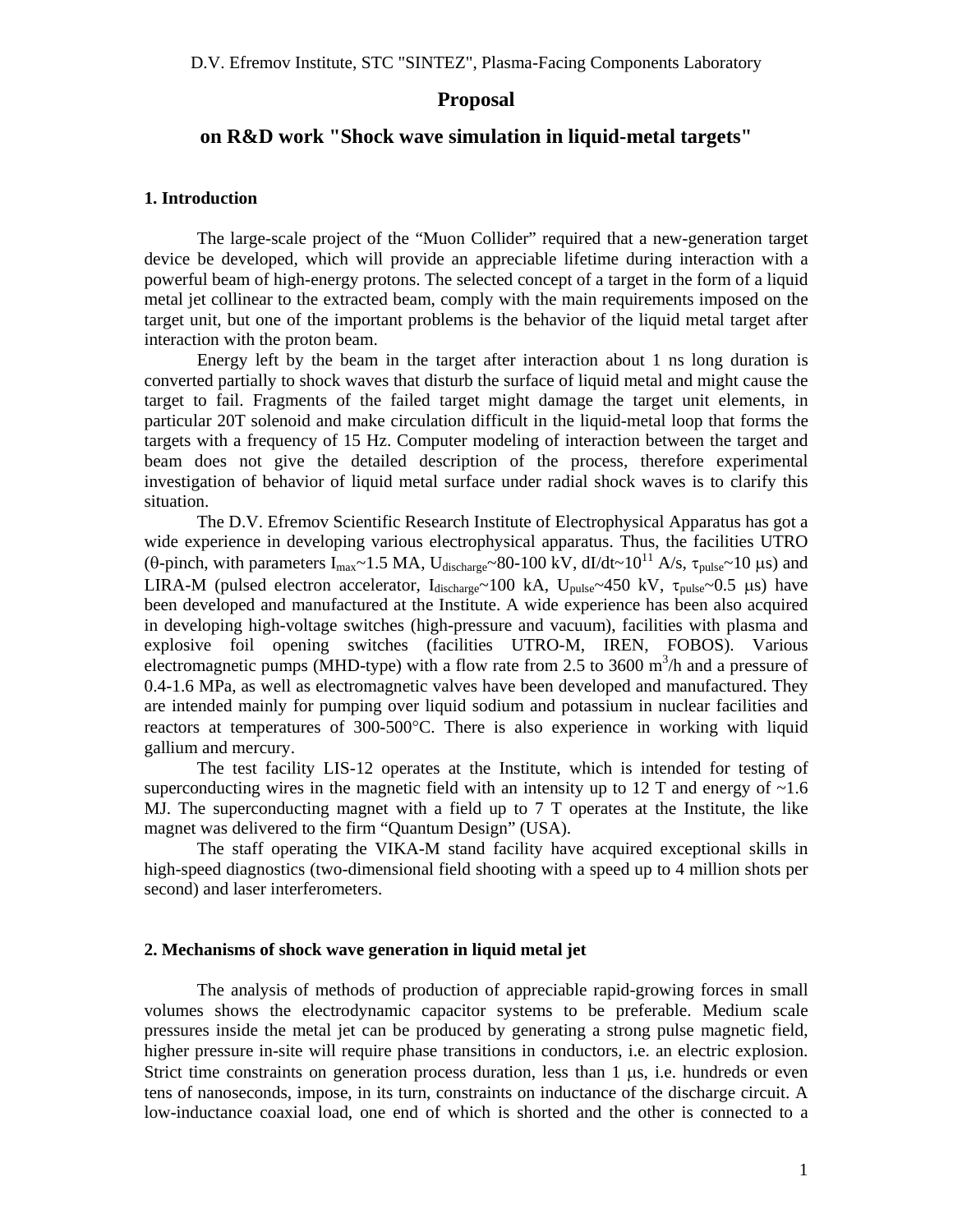# D.V. Efremov Institute, STC "SINTEZ", Plasma-Facing Components Laboratory

pulse-current generator, comply with these requirements to a greater extent. In case an electric explosion is used, a design for fast replacement of the load unit should be provided.

# **3. Brief description of the facility** (Fig. 1.)

The facility includes:

- 1. Liquid-metal loop with a vacuum pump, flow pipe, flow nozzles for organization of the jet around a shock-wave generator, loop heating system with Ga used, a filter for purification from oxidation products, system for collection and evacuation of splashes during jet destruction (Fig. 2.). A receptacle-suppressor of kinetic energy of the jet and a tank for drain of and filling the loop with liquid metal are also provided. To replace the loading unit it is necessary to drain liquid metal from the loop connected to the tank through the system of communicating vessels.
- 2. Capacitor with a low-inductance collector and controlled capacitance. Controlled capacitance is need for changes of energy and profile of shock wave.
- 3. Load unit for connection to collector of various generator types. Fig.3 shows one of the version of a shock-wave generator, where a wave is generated by a pulsed magnetic field. This version is easy to change for a wire-explosion generator that develops higher pressures of the shock wave.
- 4. Quick-operating switch.
- 5. Power supply for capacitor.
- 6. The vacuum system is intended:
	- − to facilitate filling with and drain of liquid metal from the loop;
	- − to provide convenience when using an inert gas (pumping, not blowing);
	- − to provide tightness necessary for work with toxic materials;
	- − to reduce intervals of metal purification process.
- 7. The diagnostic complex comprises the high-speed camera for recording of the following phenomena:
	- − metal surface vibrations;
	- − drop detachment and jet decomposition;

− measurement of radial and axial velocities of the jet, fragments and drops.

- The complex provides:
	- − electric measurements of current and voltage for control over energy input of the jet;
	- − measurement of the falling jet velocity;
	- − measurement of liquid metal temperature.

(Note. A laser interferometer can be used to measure the jet surface velocity.)

- 8. The control system comprises:
	- − meters for discharge voltage and vacuum;
	- − control systems of the vacuum lock valves, pump for liquid metal pumping over and lighting for the high-speed camera;
	- − system for emergency energy extraction from the capacitor;
	- − start-up system for fast switch-on.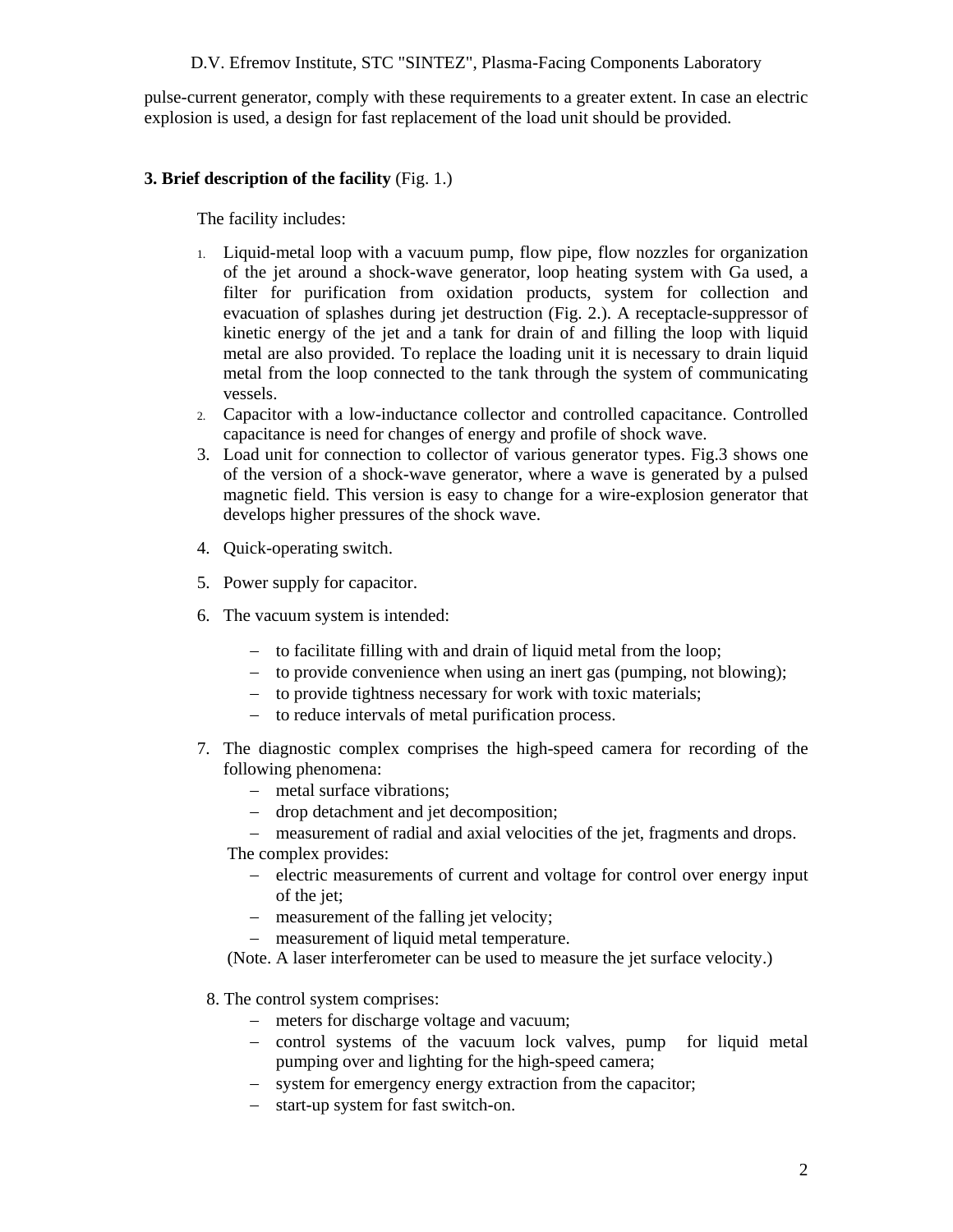#### **Note:**

In the process of designing the construction may undergo changes. Possible is the version, when the jet falls on the shock-wave generator (the inverse version of the facility) and the jet can be discontinuous, i.e. switched by fast-acting lock valves. The design provides also for easy-to-replace flow nozzles to vary the diameter of the falling jet.

The final selection of the generator design (wire explosion or not) will be made on the basis of the results of simulation and first experiments.

# **4. Time step.**

- 1. Replace the load node on capacitor collectors with the new one, install the switch from above.
- 2. Test the load unit for tightness, prepare the switch for work at high voltage.
- 3. Pump the vacuum chamber.
- 4. Fill the loop with liquid metal.
- 5. Set the flow rate providing the jet with necessary parameters, visual control through the vacuum viewport.
- 6. Select the required capacitance of the capacitor, charge to the required voltage.
- 7. Start to necessary recording speed of high-speed camera.
- 8. Provide lightning of the jet. High-speed shooting (photograph) requires an intense lighting of the shooting site. For this purpose use is made of pulse gas-discharge lamps synchronized in time with the work of the high-speed camera and shockwave generator.
- 9. Start up the shock-wave generator synchronously with the camera.
- 10. Switch off the high-speed camera.
- 11. Switch off the pump of the liquid-metal loop.
- 12. Evacuate liquid metal from the loop into a tank.
- 13. Puff atmosphere into the vacuum chamber.
- 14. If necessary, clean or replace the viewports with all due precautions taken, since liquid metal is toxic.
- 15. Disassemble the switch.
- 16. Remove remainders of the load unit.
- 17. Assemble the vacuum chamber.
- 18. Remove the recorded photographs out of the camera for further development, scanning and analysis and reload it for the next experiment.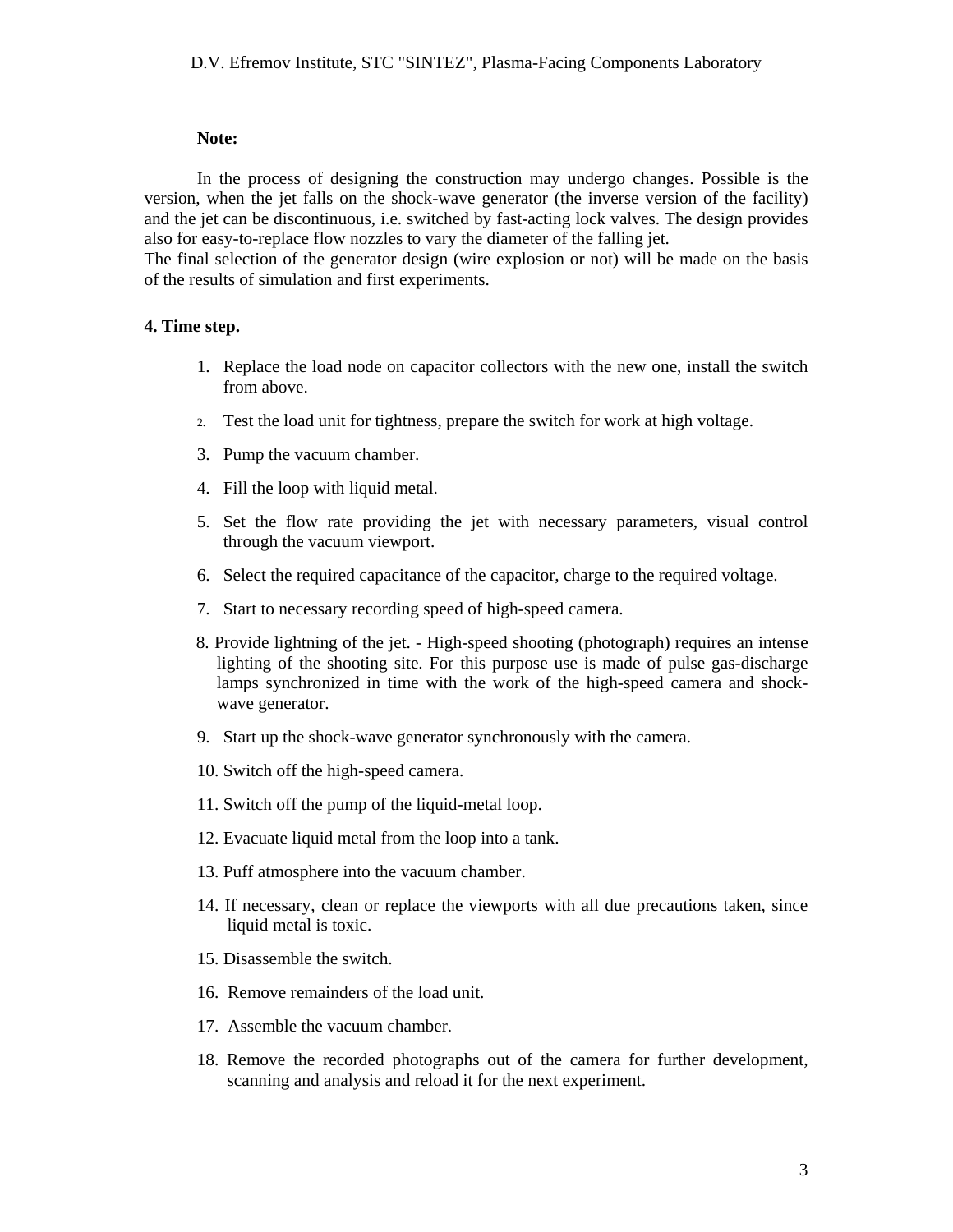D.V. Efremov Institute, STC "SINTEZ", Plasma-Facing Components Laboratory

# **5. Estimated cost of facility development**

- 1. The shock-wave generator with the capacitor, collector, switch, load node, charging device - USk\$ 30.
- 2. Vacuum chamber equipped with an open loop with liquid toxic metal, system for pumping and filtration of emissions to the level of sanitary norms - USk\$ 20.
- 3. Loop for liquid metal circulation with a pump, jet former, receptacle-suppresser of jet kinetic energy, tank, loop heating system - USk\$ 20.
- 4. Materials USk\$ 10.
- 5. Diagnostics, control USk\$ 95.

Total cost: USk\$ 95.

The cost of experiments, as well as the related safety measures, when operating with liquid metals, will depend on the scope of necessary research works.

### **6. Future upgrade**

Later on, while expanding the scope of investigations it is possible to install coils of pulse magnetic field, to perform detailed investigations into the jet behavior using piezoelectric transducers located in the area of acoustic contact with the jet. When analyzing the signal spectra from these transducers it is possible to study the cavitation phenomena inside the jet (invisible for the high-speed camera).

Dates of facility start-up after the signing of the contract - 6 months.

# **7. Communication**

For any questions, discussions and proposals please, contact with:

Dr. Tatiana A. Burtseva

Plasma-Facing Components Laboratory STC "SINTEZ", D.V. Efremov Institute 189631, St. Petersburg, Russia Tel.: 7-812-462-7643 Fax: 7-812-464-4623 e-mail: burts@sintez.niiefa.spb.su

Dr. Ivan B. Ovchinnikov

Plasma-Facing Components Laboratory STC "SINTEZ", D.V. Efremov Institute 189631, St. Petersburg, Russia Tel.: 7-812-462-7643 Fax: 7-812-464-4623 e-mail: ibov@niiefa.spb.su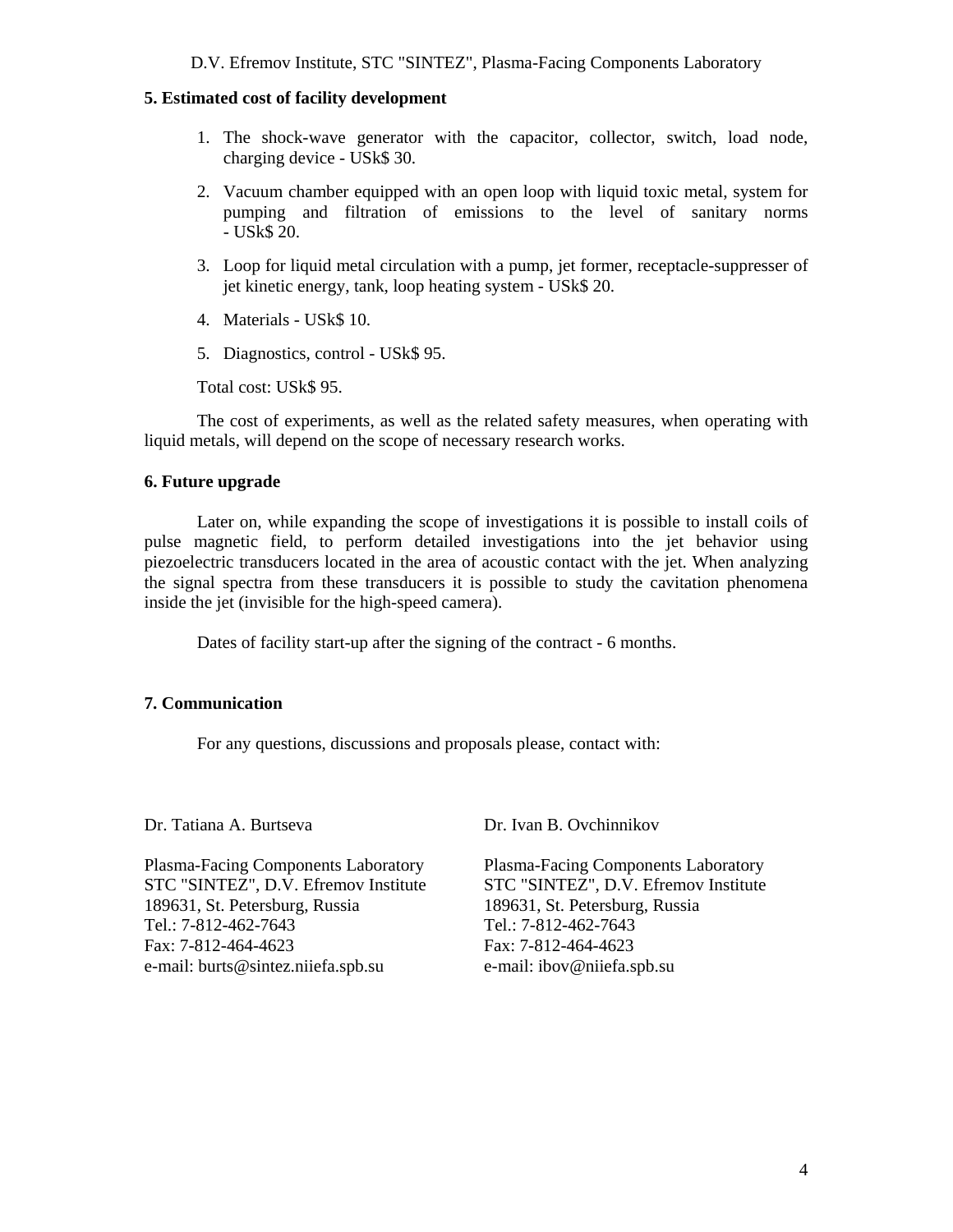# **Figures:**



Fig. 1. General view